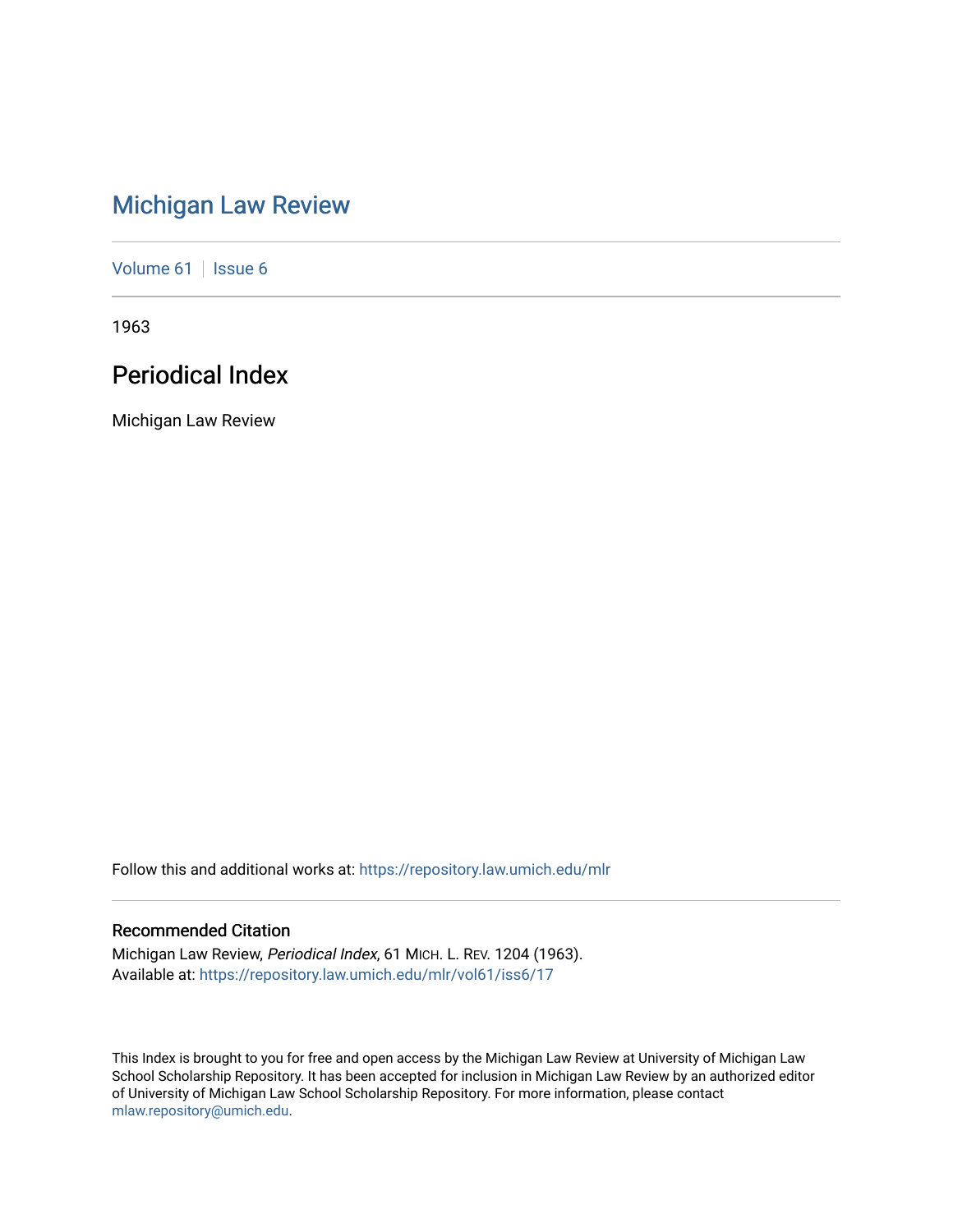# PERIODICAL INDEX

This index includes *articles, comments* and some of the longer *notes,* which have appeared in leading law reviews since the publication of the last issue of this *Review.*  (a) indicates a leading article.

# ADMINISTRATIVE LAW

# See also *Loyalty Program.*

Judicial review of federal administrative decisions concerning gratuities. 49 Va. L. Rev. 313-340 (March).

The judicial enforcement of administrative orders. (a) Louis L. Jaffe. 76 Harv. L. Rev. 865-928 (March).

#### AFRICAN LAW

African law: a symposium. Articles by Hans W. Baade, Denis V. Cowen, Sir Adetokunbo Ademola, William Burnett Harvey, Lloyd Fallers, J. N. D. Anderson, and Thomas M. Franck. 27 Law & Contemp. Prob. 537-652 (Autumn).

#### AMICUS CURIAE

The amicus curiae brief: from friendship to advocacy. (a) Samuel Krislov. 72 Yale L.J. 694-721 (March).

#### ANTITRUST LAW

# See also *Unfair Trade.*

Administered prices and the concentration of economic power. (a) Carl A. Auerbach. 47 Minn. L. Rev. 139-204 (Dec.).

Fraudulent concealment and section 4(b) of the Clayton act. 49 Va. L. Rev. 276-312 (March).

#### BIOGRAPHY

Henry Brannon and Marmaduke Dent: the shapers of West Virginia law: II. (a) John Reid. [Part I appeared in 65 W. Va. L. Rev. 19-37 (Dec.).] 65 W. Va. L. Rev. 99-126 (Feb.).

#### CHURCH AND STATE

Engle v. Vitale: the internal establishment dilemma. 36 So. Cal. L. Rev. 240- 254 (1963).

The passing of nonsectarianism-some reflections on the school prayer case. (a) Robert E. Rodes, Jr. 38 Notre Dame Law. 115-137 (March).

### CIVIL PROCEDURE

Civil procedure-power of federal courts to discipline attorneys for delay in pre-trial procedure. 38 Notre Dame Law. 158-173 (March).

Dismissal for failure to attend a pre-trial conference and the use of sanctions at preparatory stages of litigation. 72 Yale L.J. 819-832 (March).

Right to a jury trial in civil actions. (a) Fleming James, Jr. 72 Yale L.J. 655-693 (March).

#### COMPARATIVE LAW

See also *African Law, Islamic Law, Pat• ent Law, Soviet Law.* 

Culture patterns and judicial systems. (a) Stuart S. Nagel. 16 Vand. L. Rev. 147• 157 (Dec.).

# CONFLICT OF INTERESTS

The California conflict of interest laws. (a) Dan Kaufmann and Alan I. Widiss. 36 So. Cal. L. Rev. 186-207 (1936).

### CONSTITUTIONAL LAW

See also *Church & State, Civil Procedure, Due Process, Legislative Reapportionment, Voting Rights.* 

Civil rights in air transportation and government initiative. (a) Robert G. Dixon, Jr. 49 Va. L. Rev. 205-231 (March).

Morals and the constitution: the sin of obscenity. (a) Louis Henkin. 63 Colum. L. Rev. 391-414 (March).

#### **CONTRACTS**

Limitations on freedom to modify con• tract remedies. 72 Yale L.J. 723-769 (March).

Some problems of revocation and termi• nation of offers. (a) W. J. Wagner. 38 Notre Dame Law. 138-157 (March).

#### **DAMAGES**

A radical restatement of the law of seller's damages: Michigan results compared. (a) Robert J. Harris. 61 Mich. L. Rev. 849- 920 (March).

#### DECEPTIVE PACKAGING

Federal regulation of deceptive packaging: the relevance of technological justifications. 72 Yale L.J. 788-802 (March).

# DUE PROCESS

Expulsion of college and professional students-rights and remedies. 38 Notre Dame Law. 174-187 (March).

#### EMINENT DOMAIN

Determination of just compensation in eminent domain proceedings for land sub-

[ 1204]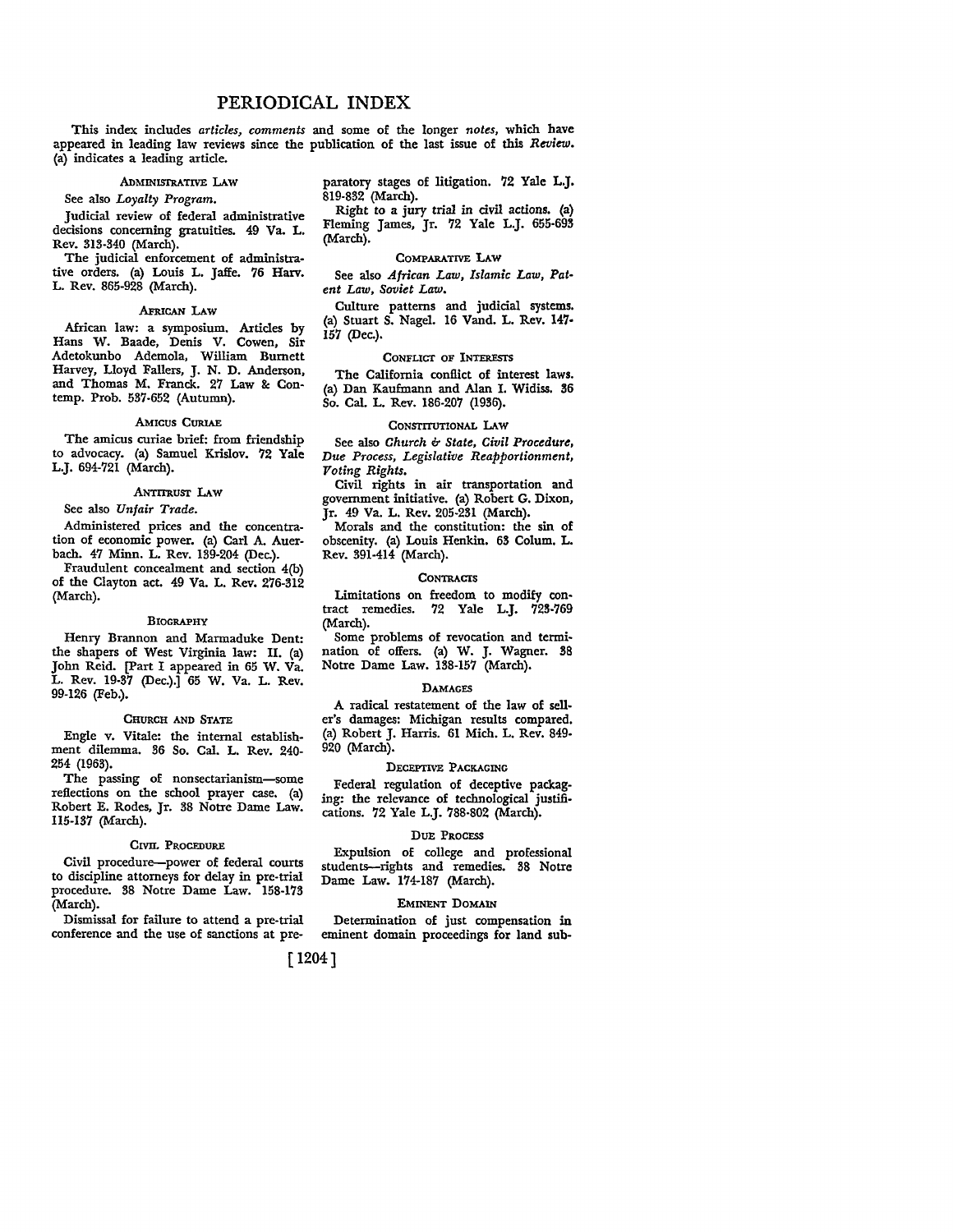jected to illegal uses or conditions. 38 Notre Dame Law. 196-205 (March).

### FAMILY LAW

Child custody: considerations in granting the award between adversely claiming parents. 36 So. Cal. L. Rev. 255-268 (1963).

#### **EVIDENCE**

The challenges to the attorney-client privilege. 49 Va. L. Rev. 262-274 (March).

#### HOUSING LAws

The cooperative apartment in government-assisted low-middle income housing. Ill U. Pa. L. Rev. 638-663 (March).

# INTERNATIONAL TRADE

See *Taxation.* 

#### ISLAMIC LAW

Meaning and structure of law in Islam. (a) Salah-Eldin Abdel-Wahab. 16 Vand. L. *Rev.* 115-130 (Dec.).

## LABOR LAW

Employee pension rights when plants shut down: problems and some proposals. (a) Merton Bernstein. 76 Harv. L. Rev. 952-981 (March).

Federal enforcement of airline system board awards under the railway labor act: the specter of Chicago river. 72 Yale L.J. 803-818 (March).

Industrial mobility and survival of seniority-what price security? 36 So. Cal. L. Rev. 269-284 (1963).

#### LEGAL PHILOSOPHY

The ethical foundation for the pragmatic conception of justice. (a) Anton Donoso. 16 Vand. L. Rev. 159-171 (Dec.).

Toward a universal law for mankind. (a) Quincy Wright. 63 Colum. L. Rev. 435-458 (March).

# LEGISLATIVE REAPPORTIONMENT

Legislative reapportionment: Baker v. Carr. 65 W. Va. L. Rev. 129-142 (Feb.).

#### LoYALTY PROGRAM

Confrontation-recent AEC regulation expands confrontation in security risk hearings. 38 Notre Dame Law. 188-196 (March).

# MEDICAL CARE

Aid for the medically indigent. (a) Jacob Meerman and Millard Long. 16 Vand. L. Rev. 173-191 (Dec.).

# MOTOR CARRIER ACT

Federal regulation of trucking: the emerging critique. 63 Colum. L. Rev. 460- 514 (March).

# **NEGLIGENCE**

Cigarettes and vaccine: unforeseeable risks in manufacturers' liability under implied warranty. 63 Colum. L. Rev. 515-535 (March).

#### PATENT LAw

Priority paradoxes in patent law. (a) Richard H. Stern. 16 Vand. L. Rev. 131- 145 (Dec.).

The concept of small patent in European legal systems and equivalent protection under United States law. (a) Kelsey Martin Mott. 49 Va. L. Rev. 232-261 (March).

### PRIVATE ASSOCIATIONS

#### See also *Taxation.*

Judicial control of actions of private as• sociations. 76 Harv. L. Rev. 983-1100 (March).

# SECURITIES REGULATION

Securities exchange act of 1934-civil remedies based upon illegal extension of credit in violation of regulation T. 61 Mich. L. Rev. 940-955 (March).

## SOVEREIGN IMMUNITY

Some problems of a sovereign without immunity. (a) Harold W. Kennedy and Robert C. Lynch. 36 So. Cal. L. Rev. 161- 185 (1963).

#### SOVIET LAW

The dilemma of Soviet law reform. (a) Harold J. Berman. 76 Harv. L. Rev. 929- 951 (March).

#### SPACE LAW

The enjoyment and acquisition of resources in outer space. (a) Myres S. Mc-Dougal, Harold D. Lasswell, Ivan A. Viasic and Joseph C. Smith. 111 U. Pa. L. Rev. 521-636 (March).

#### STATUTE OF LIMITATIONS

See *Antitrust Law.* 

### SURVEY OF MINNESOTA LAW

The Minnesota supreme court: 1961-1962. 47 Minn. L. Rev. 255-327 (Dec.).

#### **TAXATION**

Policyholders' interest income from life insurance under the income tax. (a) Richard Goode. 16 Vand. L. Rev. 33-55 (Dec.).